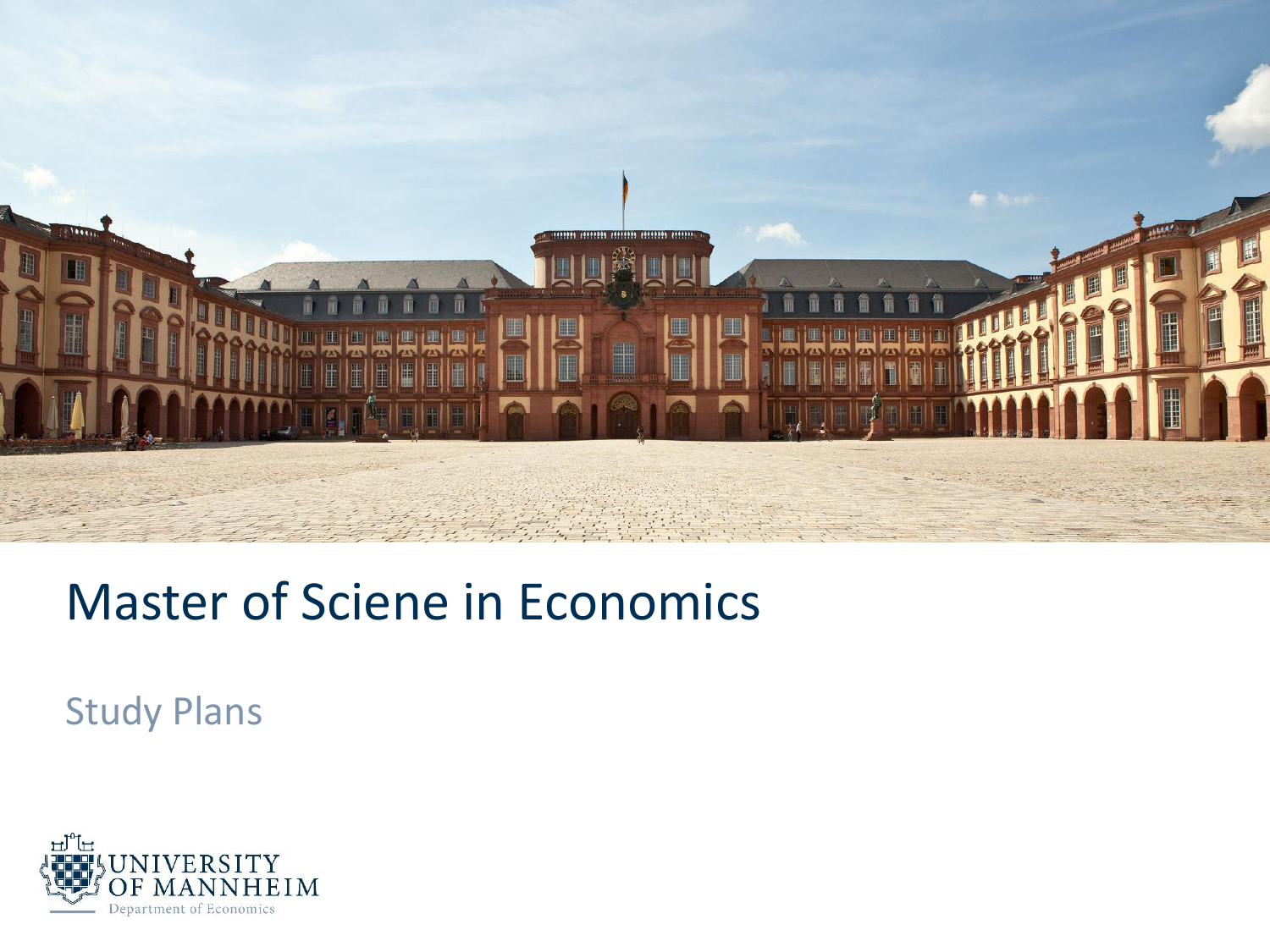# **Overview**

| Semester     | <b>Economics Track</b>                                                |                            |                          | <b>Competition and Regulation Economics Track</b> |                                                                                                                |                                                                       |                          |
|--------------|-----------------------------------------------------------------------|----------------------------|--------------------------|---------------------------------------------------|----------------------------------------------------------------------------------------------------------------|-----------------------------------------------------------------------|--------------------------|
| 1st (Fall)   | Advanced<br><b>Microeconomics</b>                                     | Advanced<br>Macroeconomics | Advanced<br>Econometrics |                                                   | Advanced<br><b>Microeconomics</b>                                                                              | Advanced<br><b>Macroeconomics</b>                                     | Advanced<br>Econometrics |
| 2nd (Spring) |                                                                       |                            |                          |                                                   | Industrial<br>Organization -<br>Markets and<br><b>Strategies</b>                                               | Empirical<br>Industrial<br>Organization                               | Competition Law          |
| 3rd (Fall)   | Specialized master courses including 2-4 seminars                     |                            |                          |                                                   | Interdisciplinary<br>Specialized courses including 1-3<br>Competition and<br>Regulation<br>seminars<br>Seminar |                                                                       |                          |
| 4th (Spring) | Master's thesis (4 months), possibly including a thesis<br>colloquium |                            |                          |                                                   |                                                                                                                | Master's thesis (4 months), possibly including a thesis<br>colloquium |                          |

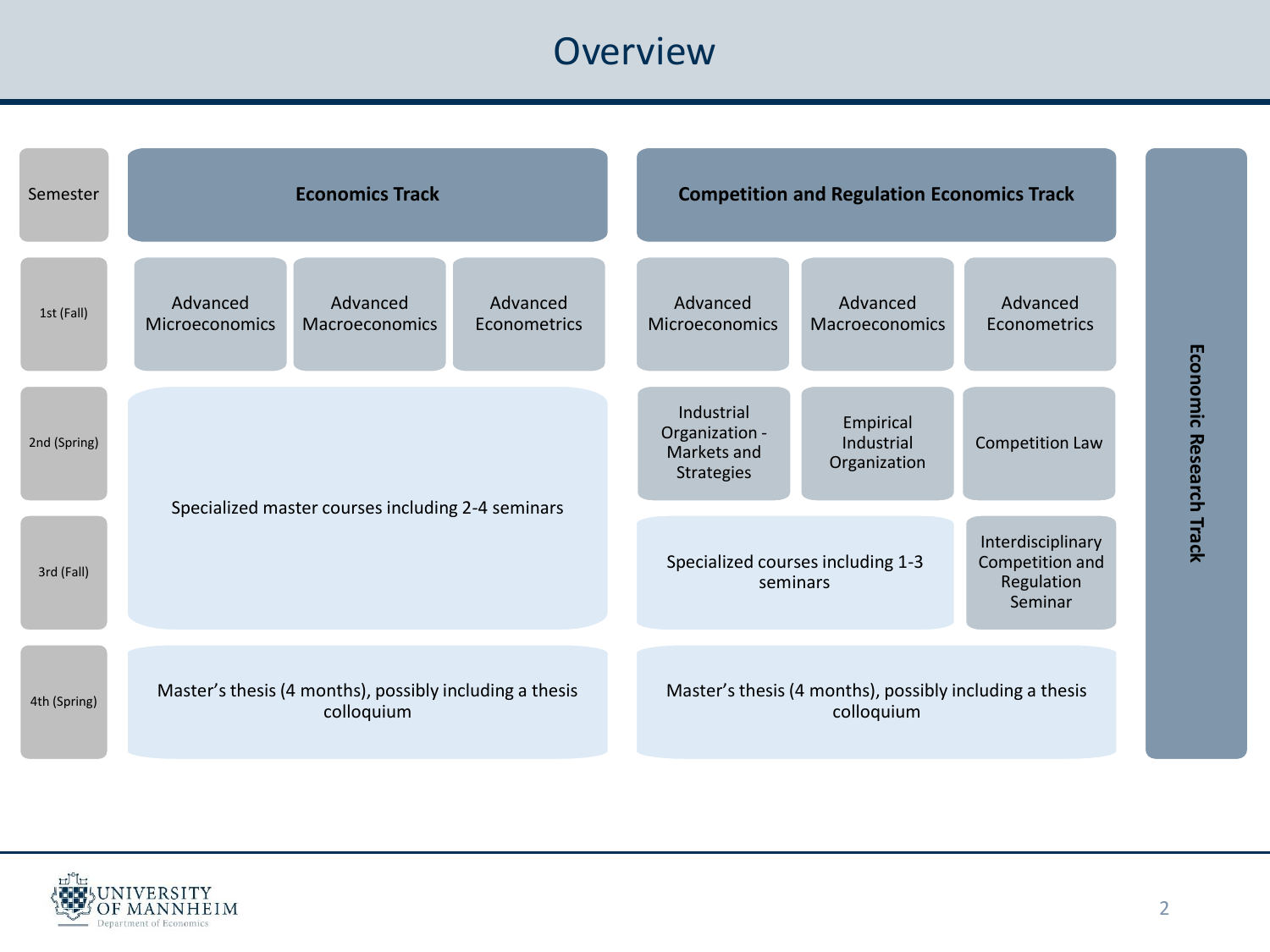## Economics Track

#### **First Semester** – Fall

| Course<br>number | <b>Course Titel</b>          | <b>ECTS</b><br>credits |                                      |
|------------------|------------------------------|------------------------|--------------------------------------|
| E600             | Mathematics (optional)       |                        |                                      |
| F601             | Advanced Microeconomics      | 10                     | Alternative:<br>Economic<br>Research |
| E602             | Advanced Macroeconomics      | 10                     | Preparatory<br>Courses<br>(E700-703) |
| E603             | <b>Advanced Econometrics</b> | 10                     |                                      |

### **Second Semester** – Spring

| Course<br>number | <b>Course Titel</b> | <b>ECTS</b><br>credits | Elective courses<br>should sum up to<br>30 ECTS credits                                       |  |
|------------------|---------------------|------------------------|-----------------------------------------------------------------------------------------------|--|
| E5xxx            | Elective course     | $5 - 14$               | each semester.                                                                                |  |
|                  |                     |                        | During the                                                                                    |  |
| E5xxx            | Elective course     | $5 - 14$               | program you are<br>required to<br>successfully<br>attend between<br>two and four<br>seminars. |  |
| E5xxx            | Elective course     | $5 - 14$               |                                                                                               |  |
| E5xxx            | Elective course     | $5 - 14$               |                                                                                               |  |

#### **Third Semester** – Fall

| Students typically<br>go abroad in the<br>third semester<br>(Europe and North<br>America). | Course<br>number | <b>Course Titel</b> | <b>ECTS</b><br>credits |
|--------------------------------------------------------------------------------------------|------------------|---------------------|------------------------|
|                                                                                            | E5xxx            | Elective course     | $5 - 14$               |
|                                                                                            | E5xxx            | Elective course     | $5 - 14$               |
|                                                                                            | E5xxx            | Elective course     | $5 - 14$               |
|                                                                                            | E5xxx            | Elective course     | $5 - 14$               |

### **Fourth Semester** – Spring

| Course<br>number | Course Titel    |    |
|------------------|-----------------|----|
|                  | Master's Thesis | 30 |

The master's thesis can not be started prior to the fourth semester.

Excellent students in the Economics track have the opportunity to apply for the ENTER Master program - a double degree program in cooperation with Stockholms Universitet, Universidad Carlos III de Madrid, and Université Toulouse 1.

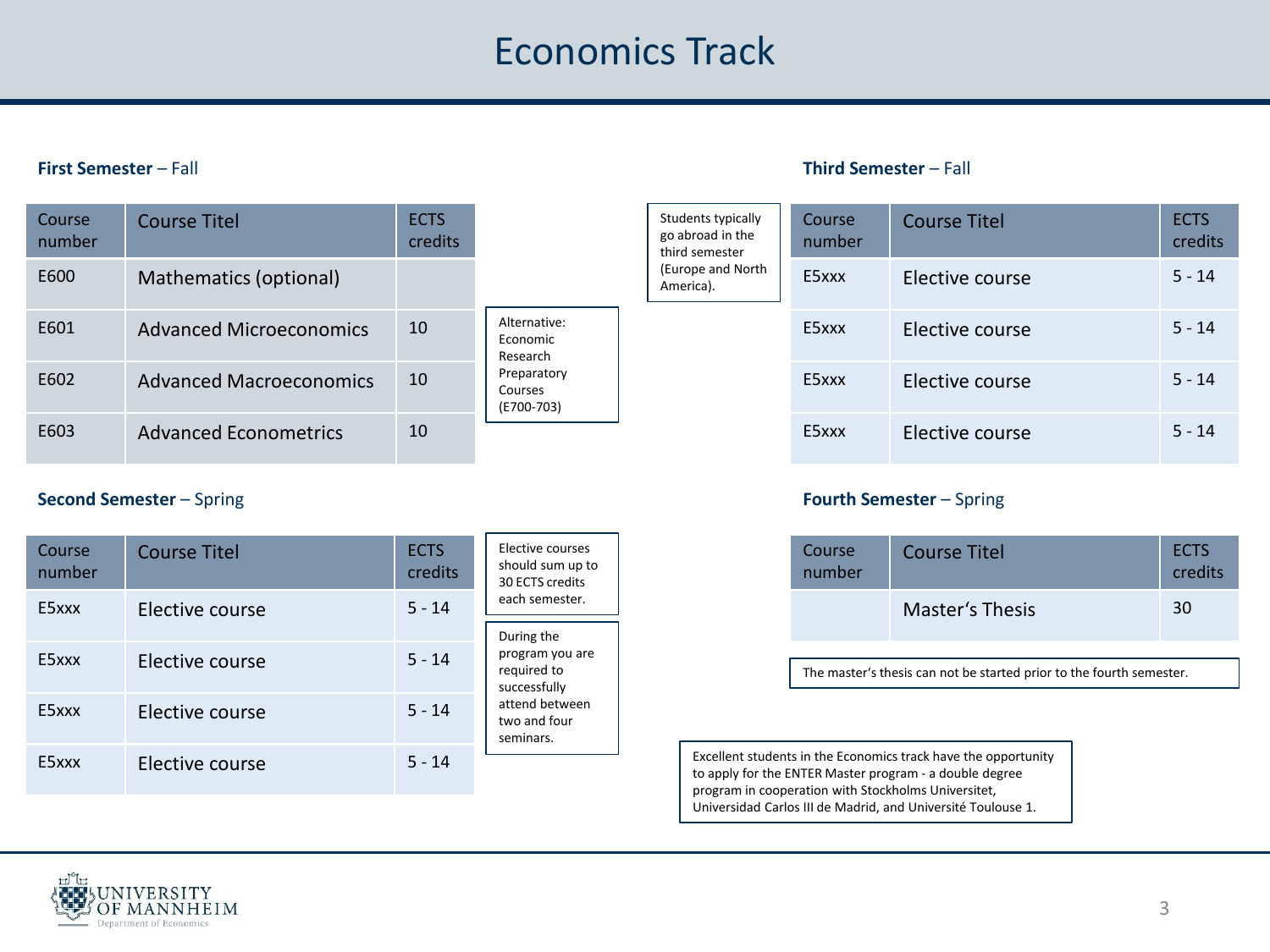# Competition and Regulation Economics (CaRE) Track

#### **First Semester** – Fall

| Course<br>number | <b>Course Titel</b>            | <b>ECTS</b><br>credits |                                      |  |
|------------------|--------------------------------|------------------------|--------------------------------------|--|
| E600             | Mathematics (optional)         |                        |                                      |  |
| E601             | Advanced Microeconomics        | 10                     | Alternative:<br>Economic<br>Research |  |
| F602             | <b>Advanced Macroeconomics</b> | 10                     | Preparatory<br>Courses<br>(E700-703) |  |
| F603             | Advanced Econometrics          | 10                     |                                      |  |

#### **Third Semester** – Fall

| E5060 counts<br>towards your<br>number of           | Course<br>number | <b>Course Titel</b>                                                                              | <b>ECTS</b><br>credits<br>5<br>$5 - 14$<br>$5 - 14$ |  |  |
|-----------------------------------------------------|------------------|--------------------------------------------------------------------------------------------------|-----------------------------------------------------|--|--|
| seminars.<br>Students in the<br>CaRE track are      | E5060            | Interdisciplinary<br>Competition and Regulation<br>Seminar<br>Elective course<br>Elective course |                                                     |  |  |
| strongly<br>encouraged to<br>attend the<br>Mannheim | E5xxx            |                                                                                                  |                                                     |  |  |
| Competition<br>Policy Forum<br>throughout the       | E5xxx            |                                                                                                  |                                                     |  |  |
| program.                                            | E5xxx            | Elective course                                                                                  | $5 - 14$                                            |  |  |

### **Second Semester** – Spring

| Course<br>number | <b>Course Titel</b>                                        | <b>ECTS</b><br>credits | Elective courses<br>should sum up to<br>30 ECTS credits          |  |
|------------------|------------------------------------------------------------|------------------------|------------------------------------------------------------------|--|
| E505             | Industrial Organization -<br><b>Markets and Strategies</b> | 14                     | each semester.<br>During the                                     |  |
| E5046            | <b>Empirical Industrial</b><br>Organization                | 9                      | program you are<br>required to<br>successfully<br>attend between |  |
|                  | <b>Competition Law</b>                                     | 5                      | two and four<br>seminars.                                        |  |

#### **Fourth Semester** – Spring

| Course<br>number | Course Titel    | <b>ECTS</b><br>credits |
|------------------|-----------------|------------------------|
|                  | Master's Thesis | 30                     |

The master's thesis can not be started prior to the fourth semester.

For students in the CaRE track we offer a tailormade internship program. The internships typically have a duration of one to three months. Please have a look at our website for more information.